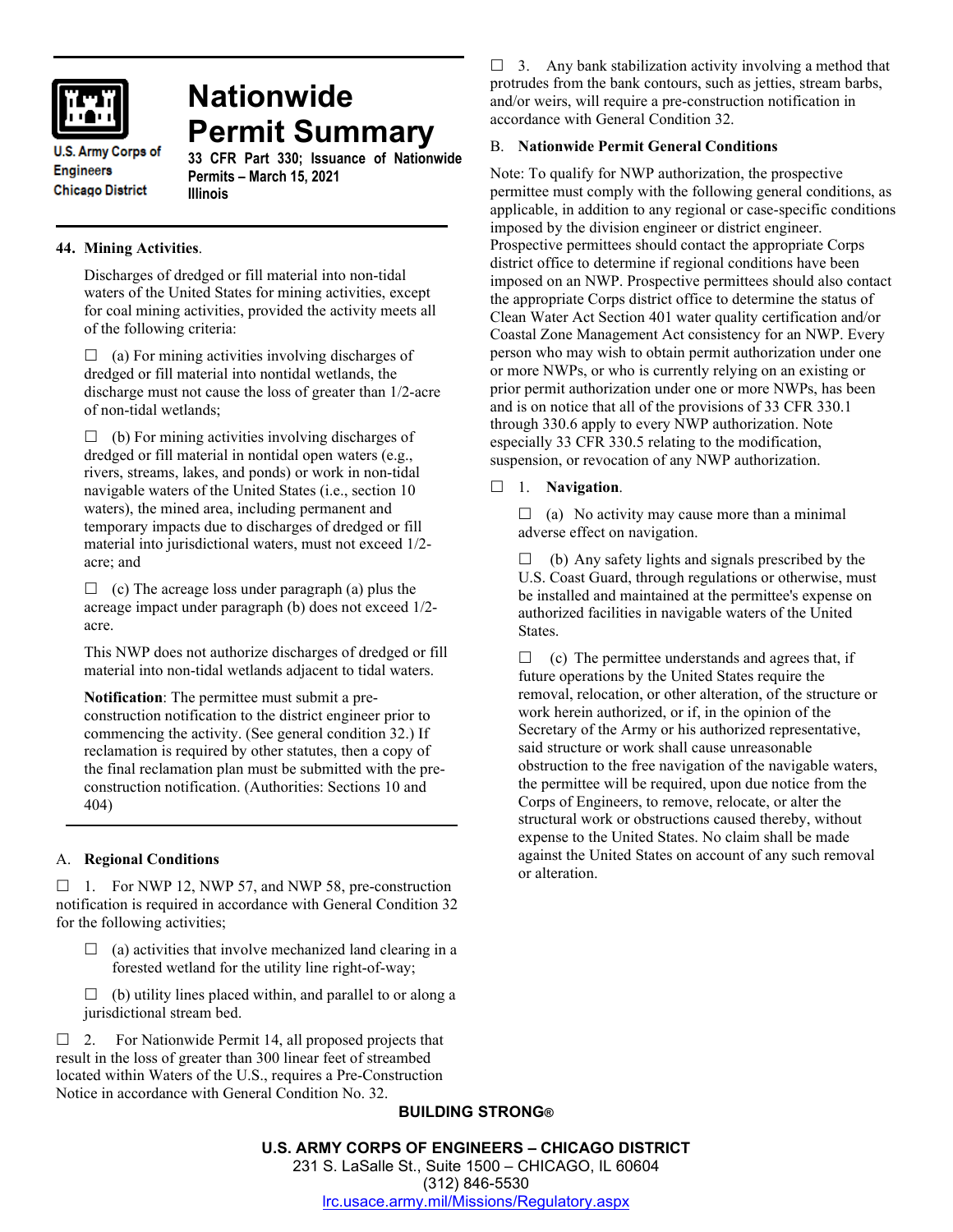2. **Aquatic Life Movements.** No activity may substantially disrupt the necessary life cycle movements of those species of aquatic life indigenous to the waterbody, including those species that normally migrate through the area, unless the activity's primary purpose is to impound water. All permanent and temporary crossings of waterbodies shall be suitably culverted, bridged, or otherwise designed and constructed to maintain low flows to sustain the movement of those aquatic species. If a bottomless culvert cannot be used, then the crossing should be designed and constructed to minimize adverse effects to aquatic life movements.

 3. **Spawning Areas**. Activities in spawning areas during spawning seasons must be avoided to the maximum extent practicable. Activities that result in the physical destruction (e.g., through excavation, fill, or downstream smothering by substantial turbidity) of an important spawning area are not authorized.

 4. **Migratory Bird Breeding Areas.** Activities in waters of the United States that serve as breeding areas for migratory birds must be avoided to the maximum extent practicable.

 5. **Shellfish Beds**. No activity may occur in areas of concentrated shellfish populations, unless the activity is directly related to a shellfish harvesting activity authorized by NWPs 4 and 48, or is a shellfish seeding or habitat restoration activity authorized by NWP 27.

 6. **Suitable Material**. No activity may use unsuitable material (e.g., trash, debris, car bodies, asphalt, etc.). Material used for construction or discharged must be free from toxic pollutants in toxic amounts (see section 307 of the Clean Water Act).

 7. **Water Supply Intakes**. No activity may occur in the proximity of a public water supply intake, except where the activity is for the repair or improvement of public water supply intake structures or adjacent bank stabilization.

 8. **Adverse Effects from Impoundments**. If the activity creates an impoundment of water, adverse effects to the aquatic system due to accelerating the passage of water, and/or restricting its flow must be minimized to the maximum extent practicable.

 9. **Management of Water Flows**. To the maximum extent practicable, the pre-construction course, condition, capacity, and location of open waters must be maintained for each activity, including stream channelization, storm water management activities, and temporary and permanent road crossings, except as provided below. The activity must be constructed to withstand expected high flows. The activity must not restrict or impede the passage of normal or high flows, unless the primary purpose of the activity is to impound water or manage high flows. The activity may alter the pre-construction course, condition, capacity, and location of open waters if it benefits the aquatic environment (e.g., stream restoration or relocation activities).

 10. **Fills Within 100-Year Floodplains**. The activity must comply with applicable FEMA-approved state or local floodplain management requirements.

□ 11. **Equipment**. Heavy equipment working in wetlands or mudflats must be placed on mats, or other measures must be taken to minimize soil disturbance.

 12. **Soil Erosion and Sediment Controls**. Appropriate soil erosion and sediment controls must be used and maintained in effective operating condition during construction, and all exposed soil and other fills, as well as any work below the ordinary high water mark or high tide line, must be permanently stabilized at the earliest practicable date. Permittees are encouraged to perform work within waters of the United States during periods of low-flow or no-flow, or during low tides.

 13. **Removal of Temporary Fills**. Temporary structures must be removed, to the maximum extent practicable, after their use has been discontinued. Temporary fills must be removed in their entirety and the affected areas returned to pre-construction elevations. The affected areas must be revegetated, as appropriate.

 14. **Proper Maintenance**. Any authorized structure or fill shall be properly maintained, including maintenance to ensure public safety and compliance with applicable NWP general conditions, as well as any activity-specific conditions added by the district engineer to an NWP authorization.

 15. **Single and Complete Project**. The activity must be a single and complete project. The same NWP cannot be used more than once for the same single and complete project.

## 16. **Wild and Scenic Rivers**.

 $\Box$  (a) No NWP activity may occur in a component of the National Wild and Scenic River System, or in a river officially designated by Congress as a "study river" for possible inclusion in the system while the river is in an official study status, unless the appropriate Federal agency with direct management responsibility for such river, has determined in writing that the proposed activity will not adversely affect the Wild and Scenic River designation or study status.

 $\Box$  (b) If a proposed NWP activity will occur in a component of the National Wild and Scenic River System, or in a river officially designated by Congress as a "study river" for possible inclusion in the system while the river is in an official study status, the permittee must submit a preconstruction notification (see general condition 32). The district engineer will coordinate the PCN with the Federal agency with direct management responsibility for that river. Permittees shall not begin the NWP activity until notified by the district engineer that the Federal agency with direct management responsibility for that river has determined in writing that the proposed NWP activity will not adversely affect the Wild and Scenic River designation or study status.

 $\Box$  (c) Information on Wild and Scenic Rivers may be obtained from the appropriate Federal land management agency responsible for the designated Wild and Scenic River or study river (e.g., National Park Service, U.S. Forest Service, Bureau of Land Management, U.S. Fish and Wildlife Service). Information on these rivers is also available at: http://www.rivers.gov/.

 17. **Tribal Rights**. No activity or its operation may impair reserved tribal rights, including, but not limited to, reserved water rights and treaty fishing and hunting rights.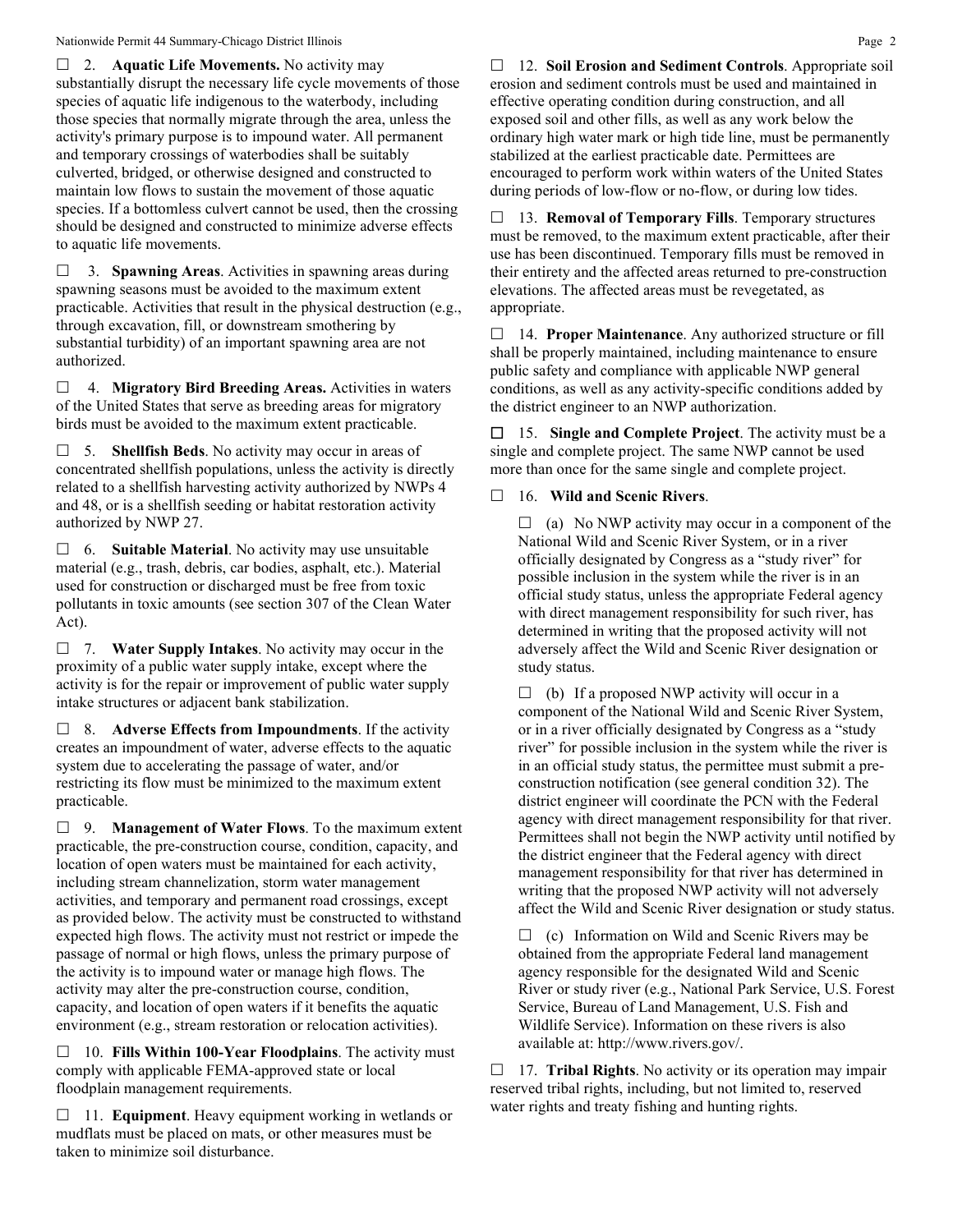#### 18. **Endangered Species**.

 $\Box$  (a) No activity is authorized under any NWP which is likely to directly or indirectly jeopardize the continued existence of a threatened or endangered species or a species proposed for such designation, as identified under the Federal Endangered Species Act (ESA), or which will directly or indirectly destroy or adversely modify the critical habitat of such species. No activity is authorized under any NWP which "may affect" a listed species or critical habitat, unless ESA section 7 consultation addressing the consequences of the proposed activity on listed species or critical habitat has been completed. See 50 CFR 402.02 for the definition of "effects of the action" for the purposes of ESA section 7 consultation, as well as 50 CFR 402.17, which provides further explanation under ESA section 7 regarding "activities that are reasonably certain to occur" and "consequences caused by the proposed action."

 $\Box$  (b) Federal agencies should follow their own procedures for complying with the requirements of the ESA (see 33 CFR 330.4 $(f)(1)$ ). If pre-construction notification is required for the proposed activity, the Federal permittee must provide the district engineer with the appropriate documentation to demonstrate compliance with those requirements. The district engineer will verify that the appropriate documentation has been submitted. If the appropriate documentation has not been submitted, additional ESA section 7 consultation may be necessary for the activity and the respective federal agency would be responsible for fulfilling its obligation under section 7 of the ESA.

 $\Box$  (c) Non-federal permittees must submit a preconstruction notification to the district engineer if any listed species (or species proposed for listing) or designated critical habitat (or critical habitat proposed such designation) might be affected or is in the vicinity of the activity, or if the activity is located in designated critical habitat or critical habitat proposed for such designation, and shall not begin work on the activity until notified by the district engineer that the requirements of the ESA have been satisfied and that the activity is authorized. For activities that might affect Federally-listed endangered or threatened species (or species proposed for listing) or designated critical habitat (or critical habitat proposed for such designation), the pre-construction notification must include the name(s) of the endangered or threatened species (or species proposed for listing) that might be affected by the proposed activity or that utilize the designated critical habitat (or critical habitat proposed for such designation) that might be affected by the proposed activity. The district engineer will determine whether the proposed activity "may affect" or will have "no effect" to listed species and designated critical habitat and will notify the non-Federal applicant of the Corps' determination within 45 days of receipt of a complete preconstruction notification. For activities where the non-Federal applicant has identified listed species (or species proposed for listing) or designated critical habitat (or critical habitat proposed for such designation) that might be affected or is in the vicinity of the activity, and has so notified the Corps, the applicant shall not begin work until the Corps has provided notification that the proposed activity will have "no effect" on listed species (or species proposed for listing or designated critical habitat (or critical habitat proposed for such designation), or until ESA section 7 consultation or conference has been completed. If the non-Federal applicant has not heard back from the Corps within 45 days, the applicant must still wait for notification from the Corps.

 $\Box$  (d) As a result of formal or informal consultation with the FWS or NMFS the district engineer may add species-specific permit conditions to the NWPs.

 $\Box$  (e) Authorization of an activity by an NWP does not authorize the "take" of a threatened or endangered species as defined under the ESA. In the absence of separate authorization (e.g., an ESA Section 10 Permit, a Biological Opinion with "incidental take" provisions, etc.) from the FWS or the NMFS, the Endangered Species Act prohibits any person subject to the jurisdiction of the United States to take a listed species, where "take" means to harass, harm, pursue, hunt, shoot, wound, kill, trap, capture, or collect, or to attempt to engage in any such conduct. The word "harm" in the definition of "take" means an act which actually kills or injures wildlife. Such an act may include significant habitat modification or degradation where it actually kills or injures wildlife by significantly impairing essential behavioral patterns, including breeding, feeding or sheltering.

 $\Box$  (f) If the non-federal permittee has a valid ESA section  $10(a)(1)(B)$  incidental take permit with an approved Habitat Conservation Plan for a project or a group of projects that includes the proposed NWP activity, the non-federal applicant should provide a copy of that ESA section  $10(a)(1)(B)$  permit with the PCN required by paragraph (c) of this general condition. The district engineer will coordinate with the agency that issued the ESA section  $10(a)(1)(B)$  permit to determine whether the proposed NWP activity and the associated incidental take were considered in the internal ESA section 7 consultation conducted for the ESA section  $10(a)(1)(B)$  permit. If that coordination results in concurrence from the agency that the proposed NWP activity and the associated incidental take were considered in the internal ESA section 7 consultation for the ESA section  $10(a)(1)(B)$  permit, the district engineer does not need to conduct a separate ESA section 7 consultation for the proposed NWP activity. The district engineer will notify the non-federal applicant within 45 days of receipt of a complete pre-construction notification whether the ESA section  $10(a)(1)(B)$  permit covers the proposed NWP activity or whether additional ESA section 7 consultation is required.

 $\Box$  (g) Information on the location of threatened and endangered species and their critical habitat can be obtained directly from the offices of the FWS and NMFS or their world wide web pages at http://www.fws.gov/ or http://www.fws.gov/ipac and

http://www.nmfs.noaa.gov/pr/species/esa/ respectively.

 19. **Migratory Birds and Bald and Golden Eagles**. The permittee is responsible for ensuring that an action authorized by NWP complies with the Migratory Bird Treaty Act and the Bald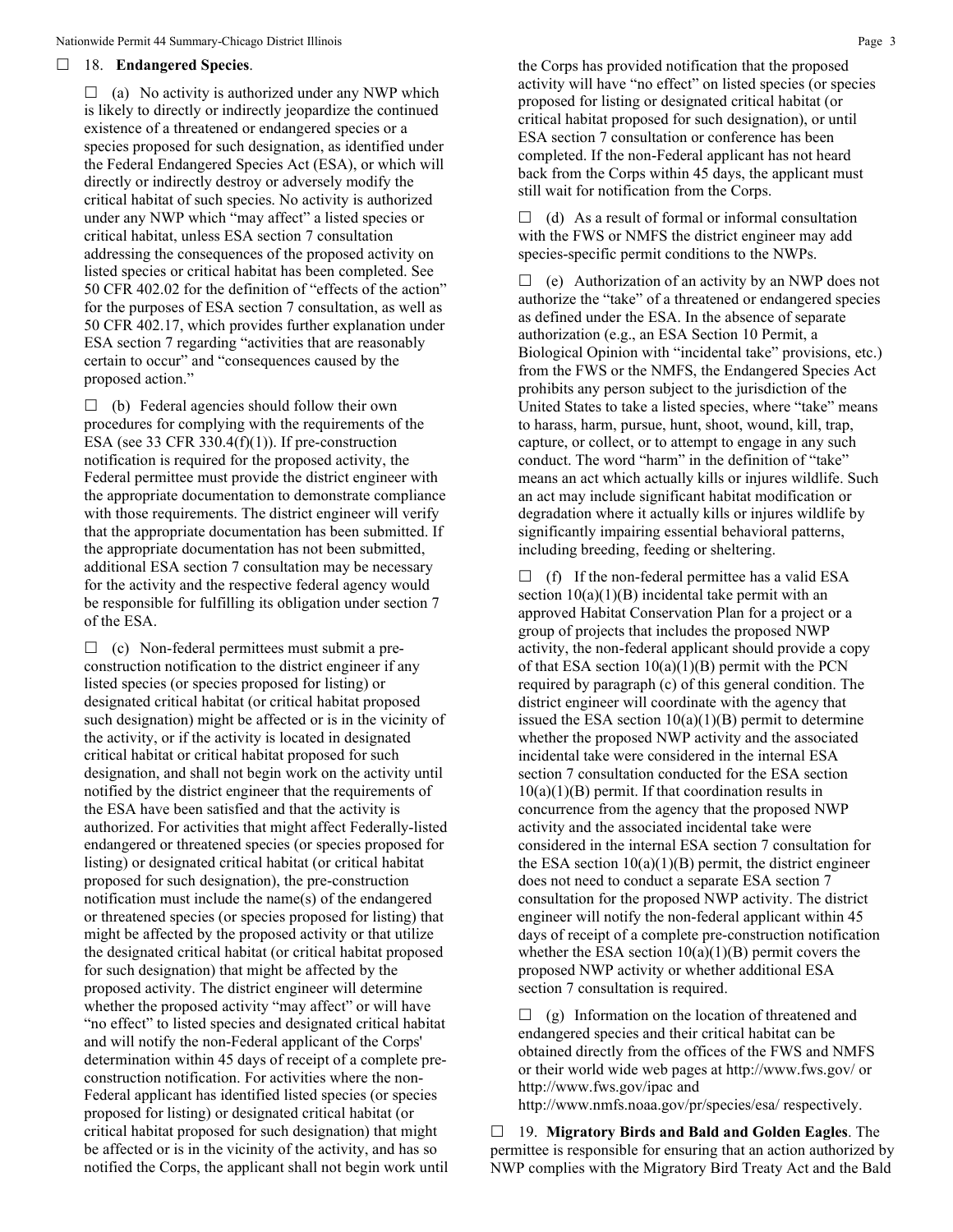and Golden Eagle Protection Act. The permittee is responsible for contacting the appropriate local office of the U.S. Fish and Wildlife Service to determine what measures, if any, are necessary or appropriate to reduce adverse effects to migratory birds or eagles, including whether "incidental take" permits are necessary and available under the Migratory Bird Treaty Act or Bald and Golden Eagle Protection Act for a particular activity.

#### 20. **Historic Properties**.

 $\Box$  (a) No activity is authorized under any NWP which may have the potential to cause effects to properties listed, or eligible for listing, in the National Register of Historic Places until the requirements of Section 106 of the National Historic Preservation Act (NHPA) have been satisfied.

 $\Box$  (b) Federal permittees should follow their own procedures for complying with the requirements of section 106 of the National Historic Preservation Act (see 33 CFR 330.4(g)(1)). If pre-construction notification is required for the proposed NWP activity, the Federal permittee must provide the district engineer with the appropriate documentation to demonstrate compliance with those requirements. The district engineer will verify that the appropriate documentation has been submitted. If the appropriate documentation is not submitted, then additional consultation under section 106 may be necessary. The respective federal agency is responsible for fulfilling its obligation to comply with section 106.

 $\Box$  (c) Non-federal permittees must submit a preconstruction notification to the district engineer if the NWP activity might have the potential to cause effects to any historic properties listed on, determined to be eligible for listing on, or potentially eligible for listing on the National Register of Historic Places, including previously unidentified properties. For such activities, the preconstruction notification must state which historic properties might have the potential to be affected by the proposed NWP activity or include a vicinity map indicating the location of the historic properties or the potential for the presence of historic properties. Assistance regarding information on the location of, or potential for, the presence of historic properties can be sought from the State Historic Preservation Officer, Tribal Historic Preservation Officer, or designated tribal representative, as appropriate, and the National Register of Historic Places (see 33 CFR 330.4(g)). When reviewing pre-construction notifications, district engineers will comply with the current procedures for addressing the requirements of section 106 of the National Historic Preservation Act. The district engineer shall make a reasonable and good faith effort to carry out appropriate identification efforts commensurate with potential impacts, which may include background research, consultation, oral history interviews, sample field investigation, and/or field survey. Based on the information submitted in the PCN and these identification efforts, the district engineer shall determine whether the proposed NWP activity has the potential to cause effects on the historic properties. Section 106 consultation is not required when the district engineer determines that the activity does not have the potential to cause effects on

historic properties (see 36 CFR 800.3(a)). Section 106 consultation is required when the district engineer determines that the activity has the potential to cause effects on historic properties. The district engineer will conduct consultation with consulting parties identified under 36 CFR 800.2(c) when he or she makes any of the following effect determinations for the purposes of section 106 of the NHPA: No historic properties affected, no adverse effect, or adverse effect.

 $\Box$  (d) Where the non-Federal applicant has identified historic properties on which the proposed NWP activity might have the potential to cause effects and has so notified the Corps, the non-Federal applicant shall not begin the activity until notified by the district engineer either that the activity has no potential to cause effects to historic properties or that NHPA section 106 consultation has been completed. For non-federal permittees, the district engineer will notify the prospective permittee within 45 days of receipt of a complete pre-construction notification whether NHPA section 106 consultation is required. If NHPA section 106 consultation is required, the district engineer will notify the non-Federal applicant that he or she cannot begin the activity until section 106 consultation is completed. If the non-Federal applicant has not heard back from the Corps within 45 days, the applicant must still wait for notification from the Corps.

 $\Box$  (e) Prospective permittees should be aware that section 110k of the NHPA (54 U.S.C. 306113) prevents the Corps from granting a permit or other assistance to an applicant who, with intent to avoid the requirements of section 106 of the NHPA, has intentionally significantly adversely affected a historic property to which the permit would relate, or having legal power to prevent it, allowed such significant adverse effect to occur, unless the Corps, after consultation with the Advisory Council on Historic Preservation (ACHP), determines that circumstances justify granting such assistance despite the adverse effect created or permitted by the applicant. If circumstances justify granting the assistance, the Corps is required to notify the ACHP and provide documentation specifying the circumstances, the degree of damage to the integrity of any historic properties affected, and proposed mitigation. This documentation must include any views obtained from the applicant, SHPO/THPO, appropriate Indian tribes if the undertaking occurs on or affects historic properties on tribal lands or affects properties of interest to those tribes, and other parties known to have a legitimate interest in the impacts to the permitted activity on historic properties.

 21. **Discovery of Previously Unknown Remains and Artifacts**. Permittees that discover any previously unknown historic, cultural or archeological remains and artifacts while accomplishing the activity authorized by NWP, they must immediately notify the district engineer of what they have found, and to the maximum extent practicable, avoid construction activities that may affect the remains and artifacts until the required coordination has been completed. The district engineer will initiate the Federal, Tribal, and state coordination required to determine if the items or remains warrant a recovery effort or if the site is eligible for listing in the National Register of Historic Places.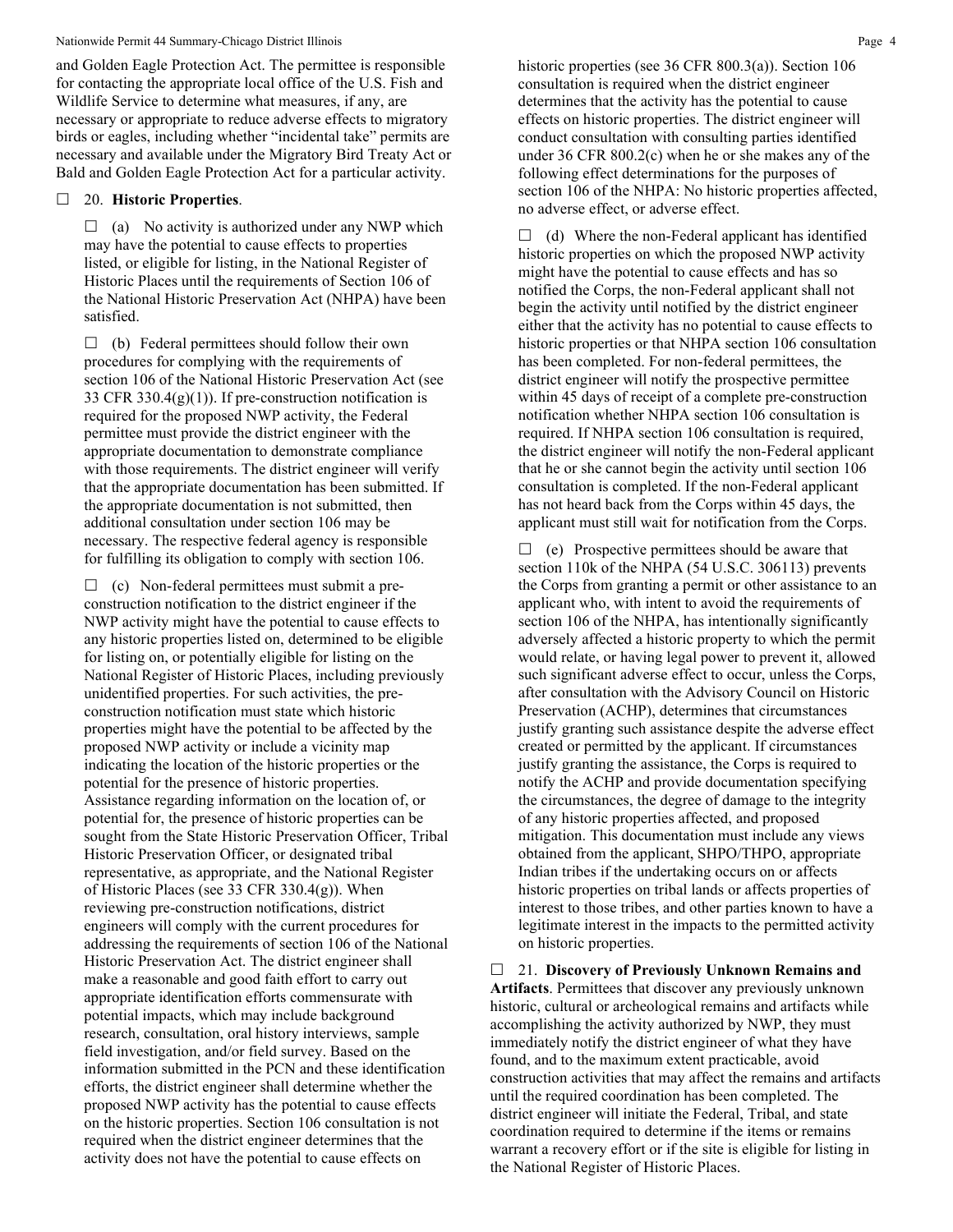**22. Designated Critical Resource Waters**. Critical resource waters include, NOAA-managed marine sanctuaries and marine monuments, and National Estuarine Research Reserves. The district engineer may designate, after notice and opportunity for public comment, additional waters officially designated by a state as having particular environmental or ecological significance, such as outstanding national resource waters or state natural heritage sites. The district engineer may also designate additional critical resource waters after notice and opportunity for public comment.

 $\Box$  (a) Discharges of dredged or fill material into waters of the United States are not authorized by NWPs 7, 12, 14, 16, 17, 21, 29, 31, 35, 39, 40, 42, 43, 44, 49, 50, 51, 52, 57, and 58 for any activity within, or directly affecting, critical resource waters, including wetlands adjacent to such waters.

 $\Box$  (b) For NWPs 3, 8, 10, 13, 15, 18, 19, 22, 23, 25, 27, 28, 30, 33, 34, 36, 37, 38, and 54, notification is required in accordance with general condition 32, for any activity proposed by permittees in the designated critical resource waters including wetlands adjacent to those waters. The district engineer may authorize activities under these NWPs only after she or he determines that the impacts to the critical resource waters will be no more than minimal.

 **23. Mitigation**. The district engineer will consider the following factors when determining appropriate and practicable mitigation necessary to ensure that the individual and cumulative adverse environmental effects are no more than minimal:

 $\Box$  (a) The activity must be designed and constructed to avoid and minimize adverse effects, both temporary and permanent, to waters of the United States to the maximum extent practicable at the project site (i.e., on site).

 $\Box$  (b) Mitigation in all its forms (avoiding, minimizing, rectifying, reducing, or compensating for resource losses) will be required to the extent necessary to ensure that the individual and cumulative adverse environmental effects are no more than minimal.

 $\Box$  (c) Compensatory mitigation at a minimum one-forone ratio will be required for all wetland losses that exceed 1/10-acre and require pre-construction notification, unless the district engineer determines in writing that either some other form of mitigation would be more environmentally appropriate or the adverse environmental effects of the proposed activity are no more than minimal, and provides an activity-specific waiver of this requirement. For wetland losses of 1/10 acre or less that require pre-construction notification, the district engineer may determine on a case-by-case basis that compensatory mitigation is required to ensure that the activity results in only minimal adverse environmental effects.

 $\Box$  (d) Compensatory mitigation at a minimum one-forone ratio will be required for all losses of stream bed that exceed 3/100-acre and require pre-construction notification, unless the district engineer determines in writing that either some other form of mitigation would be more environmentally appropriate or the adverse environmental effects of the proposed activity are no

more than minimal, and provides an activity-specific waiver of this requirement. This compensatory mitigation requirement may be satisfied through the restoration or enhancement of riparian areas next to streams in accordance with paragraph (e) of this general condition. For losses of stream bed of 3/100-acre or less that require pre-construction notification, the district engineer may determine on a case-by-case basis that compensatory mitigation is required to ensure that the activity results in only minimal adverse environmental effects. Compensatory mitigation for losses of streams should be provided, if practicable, through stream rehabilitation, enhancement, or preservation, since streams are difficultto-replace resources (see  $\frac{33 \text{ CFR } 332.3(e)(3)}{25}$ .

 $\Box$  (e) Compensatory mitigation plans for NWP activities in or near streams or other open waters will normally include a requirement for the restoration or enhancement, maintenance, and legal protection (e.g., conservation easements) of riparian areas next to open waters. In some cases, the restoration or maintenance/protection of riparian areas may be the only compensatory mitigation required. If restoring riparian areas involves planting vegetation, only native species should be planted. The width of the required riparian area will address documented water quality or aquatic habitat loss concerns. Normally, the riparian area will be 25 to 50 feet wide on each side of the stream, but the district engineer may require slightly wider riparian areas to address documented water quality or habitat loss concerns. If it is not possible to restore or maintain/protect a riparian area on both sides of a stream, or if the waterbody is a lake or coastal waters, then restoring or maintaining/protecting a riparian area along a single bank or shoreline may be sufficient.

Where both wetlands and open waters exist on the project site, the district engineer will determine the appropriate compensatory mitigation (e.g., riparian areas and/or wetlands compensation) based on what is best for the aquatic environment on a watershed basis. In cases where riparian areas are determined to be the most appropriate form of minimization or compensatory mitigation, the district engineer may waive or reduce the requirement to provide wetland compensatory mitigation for wetland losses.

 $\Box$  (f) Compensatory mitigation projects provided to offset losses of aquatic resources must comply with the applicable provisions of 33 CFR part 332.

 $\Box$  (1) The prospective permittee is responsible for proposing an appropriate compensatory mitigation option if compensatory mitigation is necessary to ensure that the activity results in no more than minimal adverse environmental effects. For the NWPs, the preferred mechanism for providing compensatory mitigation is mitigation bank credits or in-lieu fee program credits (see 33 CFR 332.3(b)(2) and (3)). However, if an appropriate number and type of mitigation bank or in-lieu credits are not available at the time the PCN is submitted to the district engineer, the district engineer may approve the use of permittee-responsible mitigation.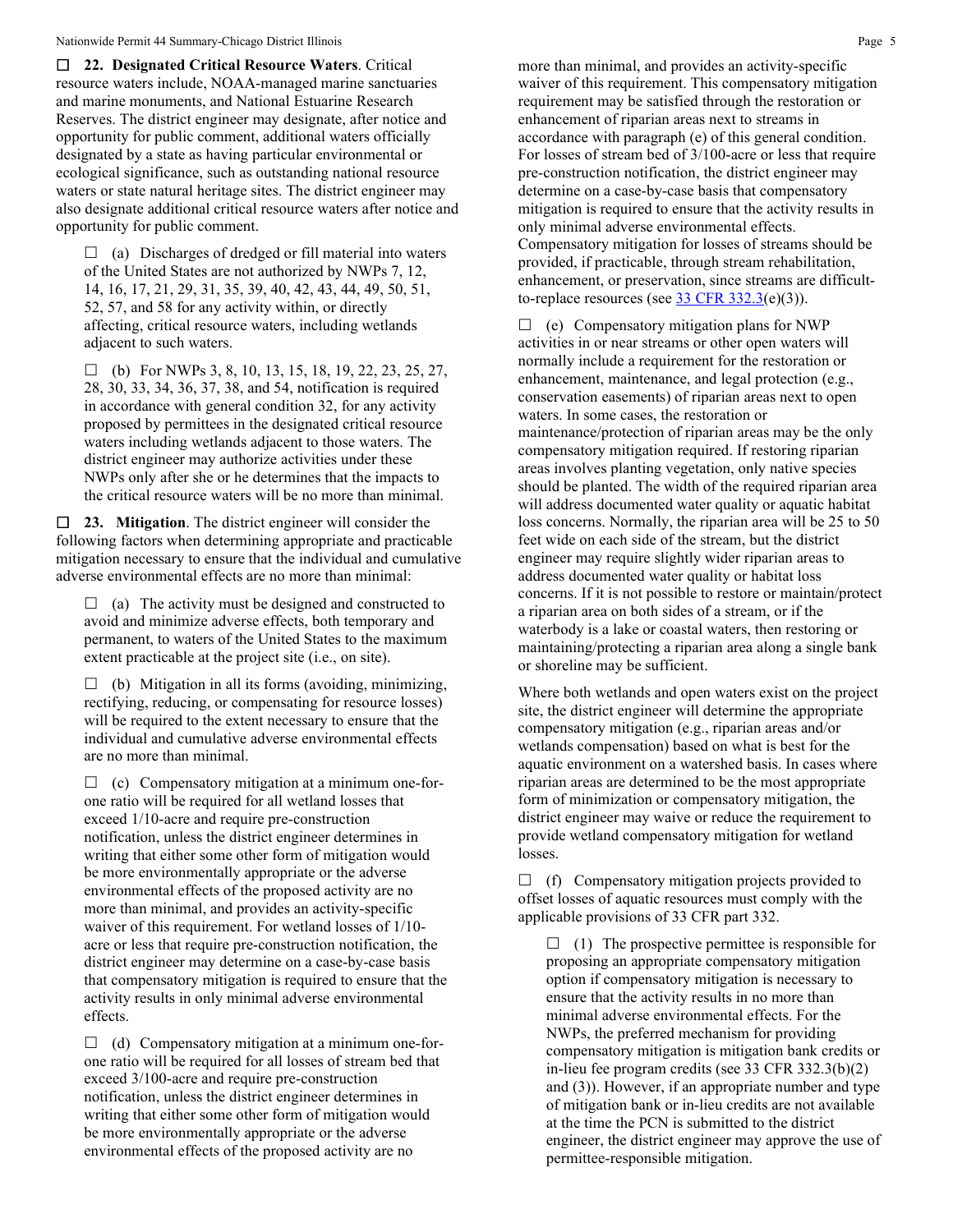$\Box$  (2) The amount of compensatory mitigation required by the district engineer must be sufficient to ensure that the authorized activity results in no more than minimal individual and cumulative adverse environmental effects (see 33 CFR 330.1(e)(3)). (See also 33 CFR 332.3(f).)

 $\Box$  (3) Since the likelihood of success is greater and the impacts to potentially valuable uplands are reduced, aquatic resource restoration should be the first compensatory mitigation option considered for permittee-responsible mitigation.

 $\Box$  (4) If permittee-responsible mitigation is the proposed option, the prospective permittee is responsible for submitting a mitigation plan. A conceptual or detailed mitigation plan may be used by the district engineer to make the decision on the NWP verification request, but a final mitigation plan that addresses the applicable requirements of 33 CFR  $332.4(c)(2)$  through (14) must be approved by the district engineer before the permittee begins work in waters of the United States, unless the district engineer determines that prior approval of the final mitigation plan is not practicable or not necessary to ensure timely completion of the required compensatory mitigation (see 33 CFR 332.3(k)(3)).

 $\Box$  (5) If mitigation bank or in-lieu fee program credits are the proposed option, the mitigation plan needs to address only the baseline conditions at the impact site and the number of credits to be provided (see 33 CFR 332.4(c)(1)(ii)).

 $\Box$  (6) Compensatory mitigation requirements (e.g., resource type and amount to be provided as compensatory mitigation, site protection, ecological performance standards, monitoring requirements) may be addressed through conditions added to the NWP authorization, instead of components of a compensatory mitigation plan (see 33 CFR  $332.4(c)(1)(ii)$ ).

 $\Box$  (g) Compensatory mitigation will not be used to increase the acreage losses allowed by the acreage limits of the NWPs. For example, if an NWP has an acreage limit of 1/2-acre, it cannot be used to authorize any NWP activity resulting in the loss of greater than 1/2-acre of waters of the United States, even if compensatory mitigation is provided that replaces or restores some of the lost waters. However, compensatory mitigation can and should be used, as necessary, to ensure that an NWP activity already meeting the established acreage limits also satisfies the no more than minimal impact requirement for the NWPs.

 $\Box$  (h) Permittees may propose the use of mitigation banks, in-lieu fee programs, or permittee-responsible mitigation. When developing a compensatory mitigation proposal, the permittee must consider appropriate and practicable options consistent with the framework at 33 CFR 332.3(b). For activities resulting in the loss of marine or estuarine resources, permittee-responsible mitigation may be environmentally preferable if there are no mitigation banks or in-lieu fee programs in the area

that have marine or estuarine credits available for sale or transfer to the permittee. For permittee-responsible mitigation, the special conditions of the NWP verification must clearly indicate the party or parties responsible for the implementation and performance of the compensatory mitigation project, and, if required, its long-term management.

 $\Box$  (i) Where certain functions and services of waters of the United States are permanently adversely affected by a regulated activity, such as discharges of dredged or fill material into waters of the United States that will convert a forested or scrub-shrub wetland to a herbaceous wetland in a permanently maintained utility line right-of-way, mitigation may be required to reduce the adverse environmental effects of the activity to the no more than minimal level.

 **24. Safety of Impoundment Structures**. To ensure that all impoundment structures are safely designed, the district engineer may require non-Federal applicants to demonstrate that the structures comply with established state dam safety criteria or have been designed by qualified persons. The district engineer may also require documentation that the design has been independently reviewed by similarly qualified persons, and appropriate modifications made to ensure safety.

## **25. Water Quality**.

 $\Box$  (a) Where the certifying authority (state, authorized tribe, or EPA, as appropriate) has not previously certified compliance of an NWP with CWA section 401, a CWA section 401 water quality certification for the proposed discharge must be obtained or waived (see 33 CFR  $330.4(c)$  $330.4(c)$ ). If the permittee cannot comply with all of the conditions of a water quality certification previously issued by certifying authority for the issuance of the NWP, then the permittee must obtain a water quality certification or waiver for the proposed discharge in order for the activity to be authorized by an NWP.

 $\Box$  (b) If the NWP activity requires pre-construction notification and the certifying authority has not previously certified compliance of an NWP with CWA section 401, the proposed discharge is not authorized by an NWP until water quality certification is obtained or waived. If the certifying authority issues a water quality certification for the proposed discharge, the permittee must submit a copy of the certification to the district engineer. The discharge is not authorized by an NWP until the district engineer has notified the permittee that the water quality certification requirement has been satisfied by the issuance of a water quality certification or a waiver.

 $\Box$  (c) The district engineer or certifying authority may require additional water quality management measures to ensure that the authorized activity does not result in more than minimal degradation of water quality.

 **26. Coastal Zone Management**. In coastal states where an NWP has not previously received a state coastal zone management consistency concurrence, an individual state coastal zone management consistency concurrence must be obtained, or a presumption of concurrence must occur (see 33 CFR 330.4(d)). If the permittee cannot comply with all of the conditions of a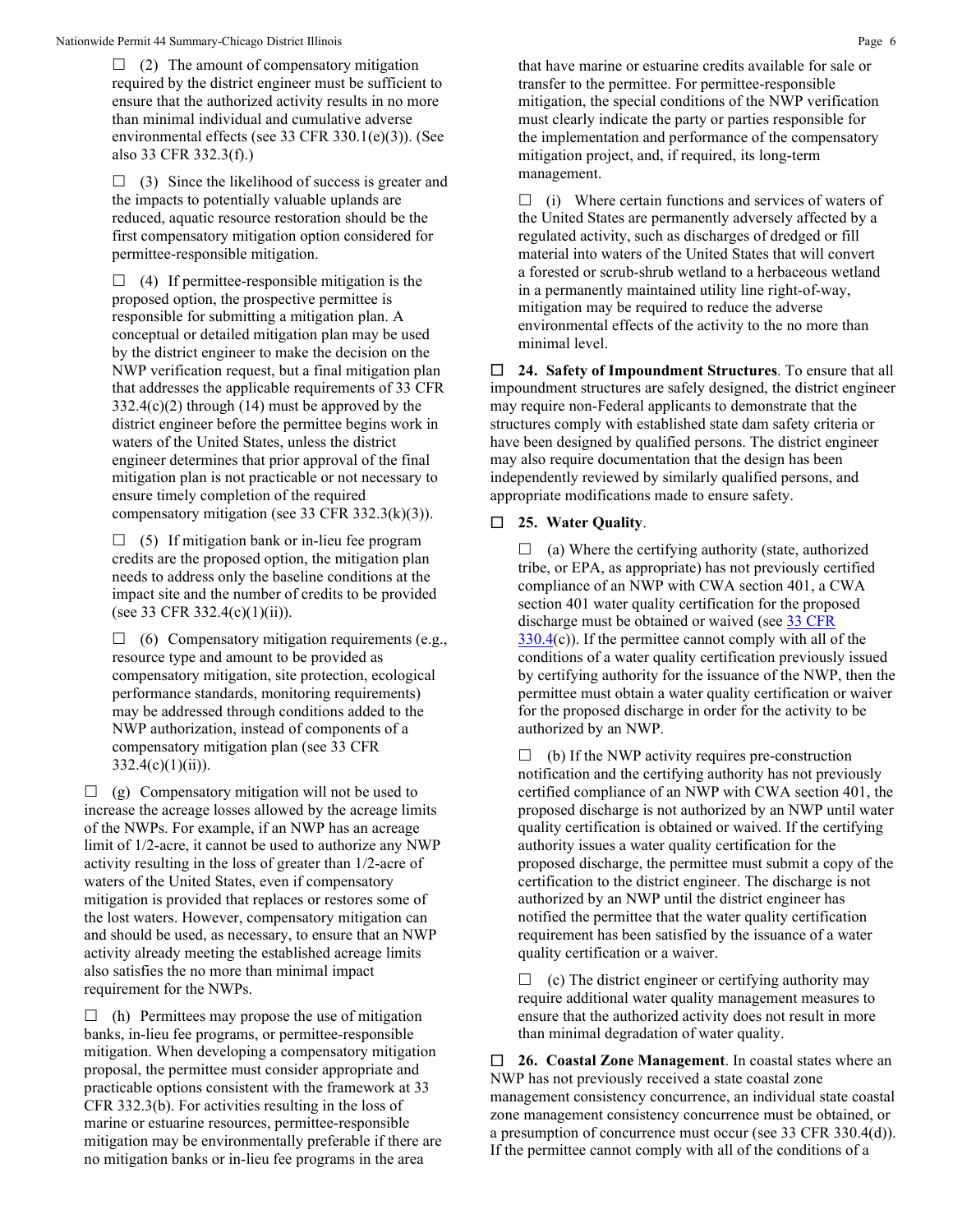coastal zone management consistency concurrence previously issued by the state, then the permittee must obtain an individual coastal zone management consistency concurrence or presumption of concurrence in order for the activity to be authorized by NWP. The district engineer or a state may require additional measures to ensure that the authorized activity is consistent with state coastal zone management requirements.

 **27. Regional and Case-By-Case Conditions**. The activity must comply with any regional conditions that may have been added by the Division Engineer (see 33 CFR 330.4(e)) and with any case specific conditions added by the Corps or by the state, Indian Tribe, or U.S. EPA in its CWA section 401 Water Quality Certification, or by the state in its Coastal Zone Management Act consistency determination.

 **28. Use of Multiple Nationwide Permits**. The use of more than one NWP for a single and complete project is authorized, subject to the following restrictions:

 $\Box$  (a) If only one of the NWPs used to authorize the single and complete project has a specified acreage limit, the acreage loss of waters of the United States cannot exceed the acreage limit of the NWP with the highest specified acreage limit. For example, if a road crossing over tidal waters is constructed under NWP 14, with associated bank stabilization authorized by NWP 13, the maximum acreage loss of waters of the United States for the total project cannot exceed 1/3-acre.

 $\Box$  (b) If one or more of the NWPs used to authorize the single and complete project has specified acreage limits, the acreage loss of waters of the United States authorized by those NWPs cannot exceed their respective specified acreage limits. For example, if a commercial development is constructed under NWP 39, and the single and complete project includes the filling of an upland ditch authorized by NWP 46, the maximum acreage loss of waters of the United States for the commercial development under NWP 39 cannot exceed 1/2-acre, and the total acreage loss of waters of United States due to the NWP 39 and 46 activities cannot exceed 1 acre.

 **29. Transfer of Nationwide Permit Verifications**. If the permittee sells the property associated with a nationwide permit verification, the permittee may transfer the nationwide permit verification to the new owner by submitting a letter to the appropriate Corps district office to validate the transfer. A copy of the nationwide permit verification must be attached to the letter, and the letter must contain the following statement and signature:

"When the structures or work authorized by this nationwide permit are still in existence at the time the property is transferred, the terms and conditions of this nationwide permit, including any special conditions, will continue to be binding on the new owner(s) of the property. To validate the transfer of this nationwide permit and the associated liabilities associated with compliance with its terms and conditions, have the transferee sign and date below."

### (Date)

 **30. Compliance Certification**. Each permittee who receives an NWP verification letter from the Corps must provide a signed certification documenting completion of the authorized activity and implementation of any required compensatory mitigation. The success of any required permittee-responsible mitigation, including the achievement of ecological performance standards, will be addressed separately by the district engineer.

The Corps will provide the permittee the certification document with the NWP verification letter. The certification document will include:

 $\Box$  (a) A statement that the authorized activity was done in accordance with the NWP authorization, including any general, regional, or activity-specific conditions;

 $\Box$  (b) A statement that the implementation of any required compensatory mitigation was completed in accordance with the permit conditions. If credits from a mitigation bank or in-lieu fee program are used to satisfy the compensatory mitigation requirements, the certification must include the documentation required by 33 CFR 332.3(l)(3) to confirm that the permittee secured the appropriate number and resource type of credits; and

 $\Box$  (c) The signature of the permittee certifying the completion of the activity and mitigation.

The completed certification document must be submitted to the district engineer within 30 days of completion of the authorized activity or the implementation of any required compensatory mitigation, whichever occurs later.

 **31. Activities Affecting Structures or Works Built by the United States.** If an NWP activity also requires review by, or permission from, the Corps pursuant to 33 U.S.C. 408 because it will alter or temporarily or permanently occupy or use a U.S. Army Corps of Engineers (USACE) federally authorized Civil Works project (a "USACE project"), the prospective permittee must submit a pre-construction notification. See paragraph (b)(10) of general condition 32. An activity that requires section 408 permission and/or review is not authorized by NWP until the appropriate Corps office issues the section 408 permission or completes its review to alter, occupy, or use the USACE project, and the district engineer issues a written NWP verification.

## **32. Pre-Construction Notification**.

 $\Box$  (a) **Timing**. Where required by the terms of the NWP, the prospective permittee must notify the district engineer by submitting a pre-construction notification (PCN) as early as possible. The district engineer must determine if the PCN is complete within 30 calendar days of the date of receipt and, if the PCN is determined to be incomplete, notify the prospective permittee within that 30 day period to request the additional information necessary to make the PCN complete. The request must specify the information needed to make the PCN complete. As a general rule, district engineers will request additional information necessary to make the PCN complete only once. However, if the prospective permittee does not provide all of the requested information, then the district engineer will notify the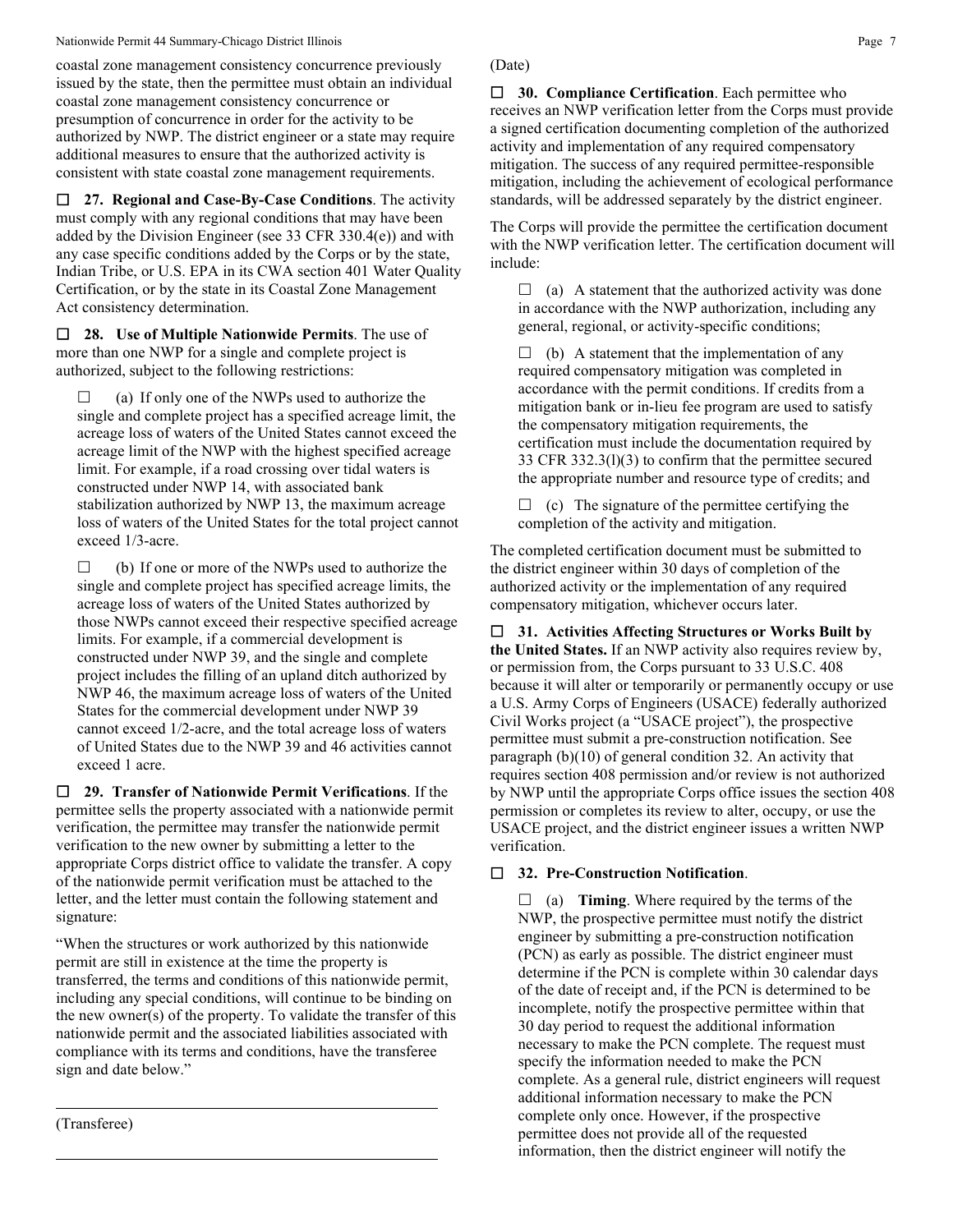prospective permittee that the PCN is still incomplete and the PCN review process will not commence until all of the requested information has been received by the district engineer. The prospective permittee shall not begin the activity until either:

 $\Box$  (1) He or she is notified in writing by the district engineer that the activity may proceed under the NWP with any special conditions imposed by the district or division engineer; or

 $\Box$  (2) 45 calendar days have passed from the district engineer's receipt of the complete PCN and the prospective permittee has not received written notice from the district or division engineer. However, if the permittee was required to notify the Corps pursuant to general condition 18 that listed species or critical habitat might be affected or are in the vicinity of the activity, or to notify the Corps pursuant to general condition 20 that the activity might have the potential to cause effects to historic properties, the permittee cannot begin the activity until receiving written notification from the Corps that there is "no effect" on listed species or "no potential to cause effects" on historic properties, or that any consultation required under Section 7 of the Endangered Species Act (see 33 CFR 330.4(f)) and/or section 106 of the National Historic Preservation Act (see 33 CFR 330.4(g)) has been completed. If the proposed activity requires a written waiver to exceed specified limits of an NWP, the permittee may not begin the activity until the district engineer issues the waiver. If the district or division engineer notifies the permittee in writing that an individual permit is required within 45 calendar days of receipt of a complete PCN, the permittee cannot begin the activity until an individual permit has been obtained. Subsequently, the permittee's right to proceed under the NWP may be modified, suspended, or revoked only in accordance with the procedure set forth in 33 CFR 330.5(d)(2).

 (b) **Contents of Pre-Construction Notification**. The PCN must be in writing and include the following information:

 $\Box$  (1) Name, address and telephone numbers of the prospective permittee;

 $\Box$  (2) Location of the proposed activity;

 $\Box$  (3) Identify the specific NWP or NWP(s) the prospective permittee wants to use to authorize the proposed activity;

 $\Box$  (4) (i) A description of the proposed activity; the activity's purpose; direct and indirect adverse environmental effects the activity would cause, including the anticipated amount of loss of wetlands, other special aquatic sites, and other waters expected to result from the NWP activity, in acres, linear feet, or other appropriate unit of measure; a description of any proposed mitigation measures intended to reduce the adverse environmental effects caused by the proposed activity; and any other NWP(s), regional

general permit(s), or individual permit(s) used or intended to be used to authorize any part of the proposed project or any related activity, including other separate and distant crossings for linear projects that require Department of the Army authorization but do not require pre-construction notification. The description of the proposed activity and any proposed mitigation measures should be sufficiently detailed to allow the district engineer to determine that the adverse environmental effects of the activity will be no more than minimal and to determine the need for compensatory mitigation or other mitigation measures.

 $\Box$  (ii) For linear projects where one or more single and complete crossings require preconstruction notification, the PCN must include the quantity of anticipated losses of wetlands, other special aquatic sites, and other waters for each single and complete crossing of those wetlands, other special aquatic sites, and other waters (including those single and complete crossings authorized by NWP but do not require PCNs). This information will be used by the district engineer to evaluate the cumulative adverse environmental effects of the proposed linear project, and does not change those non-PCN NWP activities into NWP PCNs.

 $\Box$  (iii) Sketches should be provided when necessary to show that the activity complies with the terms of the NWP. (Sketches usually clarify the activity and when provided results in a quicker decision. Sketches should contain sufficient detail to provide an illustrative description of the proposed activity (e.g., a conceptual plan), but do not need to be detailed engineering plans);

 $\Box$  (5) The PCN must include a delineation of wetlands, other special aquatic sites, and other waters, such as lakes and ponds, perennial, and intermittent, on the project site. Wetland delineations must be prepared in accordance with the current method required by the Corps. The permittee may ask the Corps to delineate the special aquatic sites and other waters on the project site, but there may be a delay if the Corps does the delineation, especially if the project site is large or contains many wetlands, other special aquatic sites, and other waters. Furthermore, the 45-day period will not start until the delineation has been submitted to or completed by the Corps, as appropriate;

 $\Box$  (6) If the proposed activity will result in the loss of greater than 1/10-acre of wetlands or 3/100 acre of stream bed and a PCN is required, the prospective permittee must submit a statement describing how the mitigation requirement will be satisfied, or explaining why the adverse environmental effects are no more than minimal and why compensatory mitigation should not be required. As an alternative, the prospective permittee may submit a conceptual or detailed mitigation plan.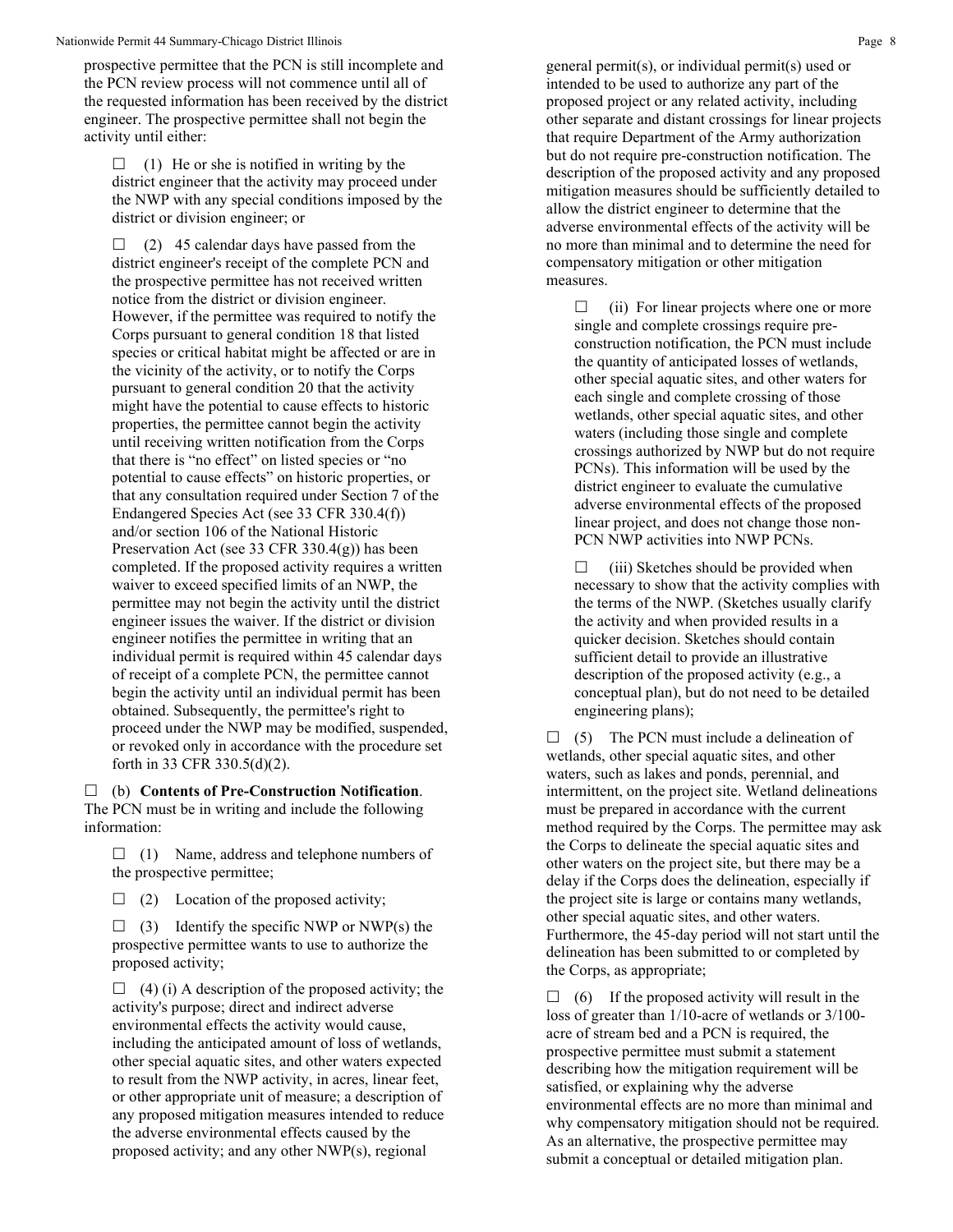$\Box$  (7) For non-federal permittees, if any listed species (or species proposed for listing) or designated critical habitat (or critical habitat proposed for such designation) might be affected or is in the vicinity of the activity, or if the activity is located in designated critical habitat (or critical habitat proposed for such designation), the PCN must include the name(s) of those endangered or threatened species (or species proposed for listing) that might be affected by the proposed activity or utilize the designated critical habitat (or critical habitat proposed for such designation) that might be affected by the proposed activity. For NWP activities that require pre-construction notification, Federal permittees must provide documentation demonstrating compliance with the Endangered Species Act;

 $\Box$  (8) For non-federal permittees, if the NWP activity might have the potential to cause effects to a historic property listed on, determined to be eligible for listing on, or potentially eligible for listing on, the National Register of Historic Places, the PCN must state which historic property might have the potential to be affected by the proposed activity or include a vicinity map indicating the location of the historic property. For NWP activities that require preconstruction notification, Federal permittees must provide documentation demonstrating compliance with section 106 of the National Historic Preservation Act;

 $\Box$  (9) For an activity that will occur in a component of the National Wild and Scenic River System, or in a river officially designated by Congress as a "study river" for possible inclusion in the system while the river is in an official study status, the PCN must identify the Wild and Scenic River or the "study river" (see general condition 16); and

 $\Box$  (10) For an NWP activity that requires permission from, or review by, the Corps pursuant to 33 U.S.C. 408 because it will alter or temporarily or permanently occupy or use a U.S. Army Corps of Engineers federally authorized civil works project, the pre-construction notification must include a statement confirming that the project proponent has submitted a written request for section 408 permission from, or review by, the Corps office having jurisdiction over that USACE project.

 (c) **Form of Pre-Construction Notification.** The nationwide permit pre-construction notification form (Form ENG 6082) should be used for NWP PCNs. A letter containing the required information may also be used. Applicants may provide electronic files of PCNs and supporting materials if the district engineer has established tools and procedures for electronic submittals.

(d) **Agency Coordination**:

 $\Box$  (1) The district engineer will consider any comments from Federal and state agencies concerning the proposed activity's compliance with the terms and conditions of the NWPs and the need for mitigation to reduce the activity's adverse environmental effects so that they are no more than minimal.

 $\Box$  (2) Agency coordination is required for:

i) All NWP activities that require preconstruction notification and result in the loss of greater than 1/2-acre of waters of the United States;

ii) NWP 13 activities in excess of 500 linear feet, fills greater than one cubic yard per running foot, or involve discharges of dredged or fill material into special aquatic sites; and

(iii) NWP 54 activities in excess of 500 linear feet, or that extend into the waterbody more than 30 feet from the mean low water line in tidal waters or the ordinary high water mark in the Great Lakes.

 $\Box$  (3) When agency coordination is required, the district engineer will immediately provide (e.g., via email, facsimile transmission, overnight mail, or other expeditious manner) a copy of the complete PCN to the appropriate Federal or state offices (FWS, state natural resource or water quality agency, EPA, and, if appropriate, the NMFS). With the exception of NWP 37, these agencies will have 10 calendar days from the date the material is transmitted to notify the district engineer via telephone, facsimile transmission, or email that they intend to provide substantive, site-specific comments. The comments must explain why the agency believes the adverse environmental effects will be more than minimal. If so contacted by an agency, the district engineer will wait an additional 15 calendar days before making a decision on the pre-construction notification. The district engineer will fully consider agency comments received within the specified time frame concerning the proposed activity's compliance with the terms and conditions of the NWPs, including the need for mitigation to ensure that the net adverse environmental effects of the proposed activity are no more than minimal. The district engineer will provide no response to the resource agency, except as provided below. The district engineer will indicate in the administrative record associated with each preconstruction notification that the resource agencies' concerns were considered. For NWP 37, the emergency watershed protection and rehabilitation activity may proceed immediately in cases where there is an unacceptable hazard to life or a significant loss of property or economic hardship will occur. The district engineer will consider any comments received to decide whether the NWP 37 authorization should be modified, suspended, or revoked in accordance with the procedures at 33 CFR 330.5.

 $\Box$  (4) In cases of where the prospective permittee is not a Federal agency, the district engineer will provide a response to NMFS within 30 calendar days of receipt of any Essential Fish Habitat conservation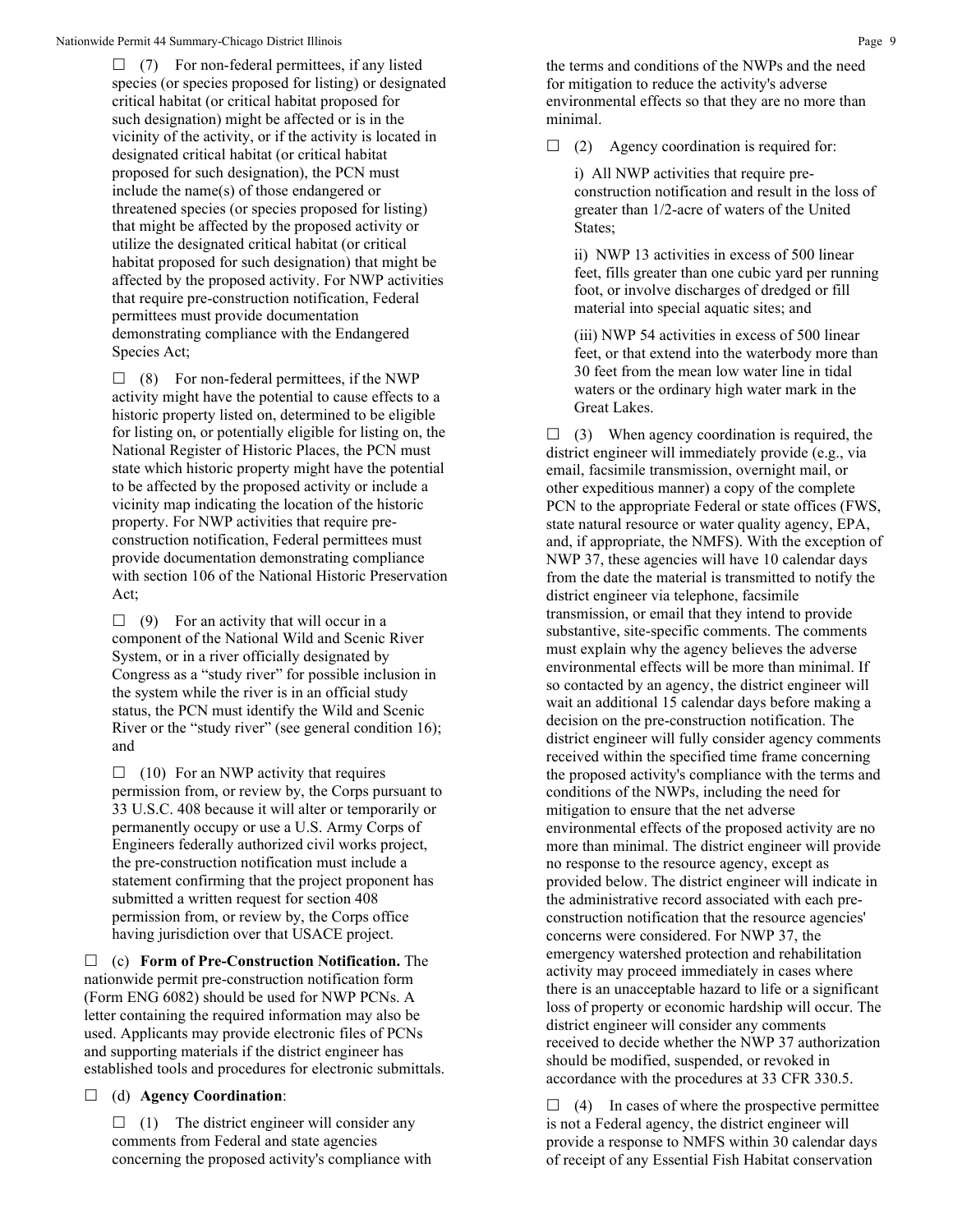recommendations, as required by section 305(b)(4)(B) of the Magnuson-Stevens Fishery Conservation and Management Act.

 $\Box$  (5) Applicants are encouraged to provide the Corps with either electronic files or multiple copies of pre-construction notifications to expedite agency coordination.

#### **C. District Engineer's Decision**

 $\Box$  1. In reviewing the PCN for the proposed activity, the district engineer will determine whether the activity authorized by the NWP will result in more than minimal individual or cumulative adverse environmental effects or may be contrary to the public interest. If a project proponent requests authorization by a specific NWP, the district engineer should issue the NWP verification for that activity if it meets the terms and conditions of that NWP, unless he or she determines, after considering mitigation, that the proposed activity will result in more than minimal individual and cumulative adverse effects on the aquatic environment and other aspects of the public interest and exercises discretionary authority to require an individual permit for the proposed activity. For a linear project, this determination will include an evaluation of the single and complete crossings of waters of the United States that require PCNs to determine whether they individually satisfy the terms and conditions of the NWP(s), as well as the cumulative effects caused by all of the crossings of waters of the United States authorized by NWP. If an applicant requests a waiver of an applicable limit, as provided for in NWPs 13, 36, or 54, the district engineer will only grant the waiver upon a written determination that the NWP activity will result in only minimal individual and cumulative adverse environmental effects.

 $\Box$  2. When making minimal adverse environmental effects determinations the district engineer will consider the direct and indirect effects caused by the NWP activity. He or she will also consider the cumulative adverse environmental effects caused by activities authorized by NWP and whether those cumulative adverse environmental effects are no more than minimal. The district engineer will also consider site specific factors, such as the environmental setting in the vicinity of the NWP activity, the type of resource that will be affected by the NWP activity, the functions provided by the aquatic resources that will be affected by the NWP activity, the degree or magnitude to which the aquatic resources perform those functions, the extent that aquatic resource functions will be lost as a result of the NWP activity (e.g., partial or complete loss), the duration of the adverse effects (temporary or permanent), the importance of the aquatic resource functions to the region (e.g., watershed or ecoregion), and mitigation required by the district engineer. If an appropriate functional or condition assessment method is available and practicable to use, that assessment method may be used by the district engineer to assist in the minimal adverse environmental effects determination. The district engineer may add case-specific special conditions to the NWP authorization to address site-specific environmental concerns.

 $\Box$  3. If the proposed activity requires a PCN and will result in a loss of greater than 1/10-acre of wetlands or 3/100 acre of stream bed, the prospective permittee should submit a mitigation proposal with the PCN. Applicants may also

propose compensatory mitigation for NWP activities with smaller impacts, or for impacts to other types of waters. The district engineer will consider any proposed compensatory mitigation or other mitigation measures the applicant has included in the proposal in determining whether the net adverse environmental effects of the proposed activity are no more than minimal. The compensatory mitigation proposal may be either conceptual or detailed. If the district engineer determines that the activity complies with the terms and conditions of the NWP and that the adverse environmental effects are no more than minimal, after considering mitigation, the district engineer will notify the permittee and include any activity-specific conditions in the NWP verification the district engineer deems necessary. Conditions for compensatory mitigation requirements must comply with the appropriate provisions at  $33 \text{ CFR } 332.3(k)$ . The district engineer must approve the final mitigation plan before the permittee commences work in waters of the United States, unless the district engineer determines that prior approval of the final mitigation plan is not practicable or not necessary to ensure timely completion of the required compensatory mitigation. If the prospective permittee elects to submit a compensatory mitigation plan with the PCN, the district engineer will expeditiously review the proposed compensatory mitigation plan. The district engineer must review the proposed compensatory mitigation plan within 45 calendar days of receiving a complete PCN and determine whether the proposed mitigation would ensure that the NWP activity results in no more than minimal adverse environmental effects. If the net adverse environmental effects of the NWP activity (after consideration of the mitigation proposal) are determined by the district engineer to be no more than minimal, the district engineer will provide a timely written response to the applicant. The response will state that the NWP activity can proceed under the terms and conditions of the NWP, including any activity-specific conditions added to the NWP authorization by the district engineer.

 $\Box$  4. If the district engineer determines that the adverse environmental effects of the proposed activity are more than minimal, then the district engineer will notify the applicant either: (a) That the activity does not qualify for authorization under the NWP and instruct the applicant on the procedures to seek authorization under an individual permit; (b) that the activity is authorized under the NWP subject to the applicant's submission of a mitigation plan that would reduce the adverse environmental effects so that they are no more than minimal; or (c) that the activity is authorized under the NWP with specific modifications or conditions. Where the district engineer determines that mitigation is required to ensure no more than minimal adverse environmental effects, the activity will be authorized within the 45-day PCN period (unless additional time is required to comply with general conditions 18, 20, and/or 31), with activity-specific conditions that state the mitigation requirements. The authorization will include the necessary conceptual or detailed mitigation plan or a requirement that the applicant submit a mitigation plan that would reduce the adverse environmental effects so that they are no more than minimal. When compensatory mitigation is required, no work in waters of the United States may occur until the district engineer has approved a specific mitigation plan or has determined that prior approval of a final mitigation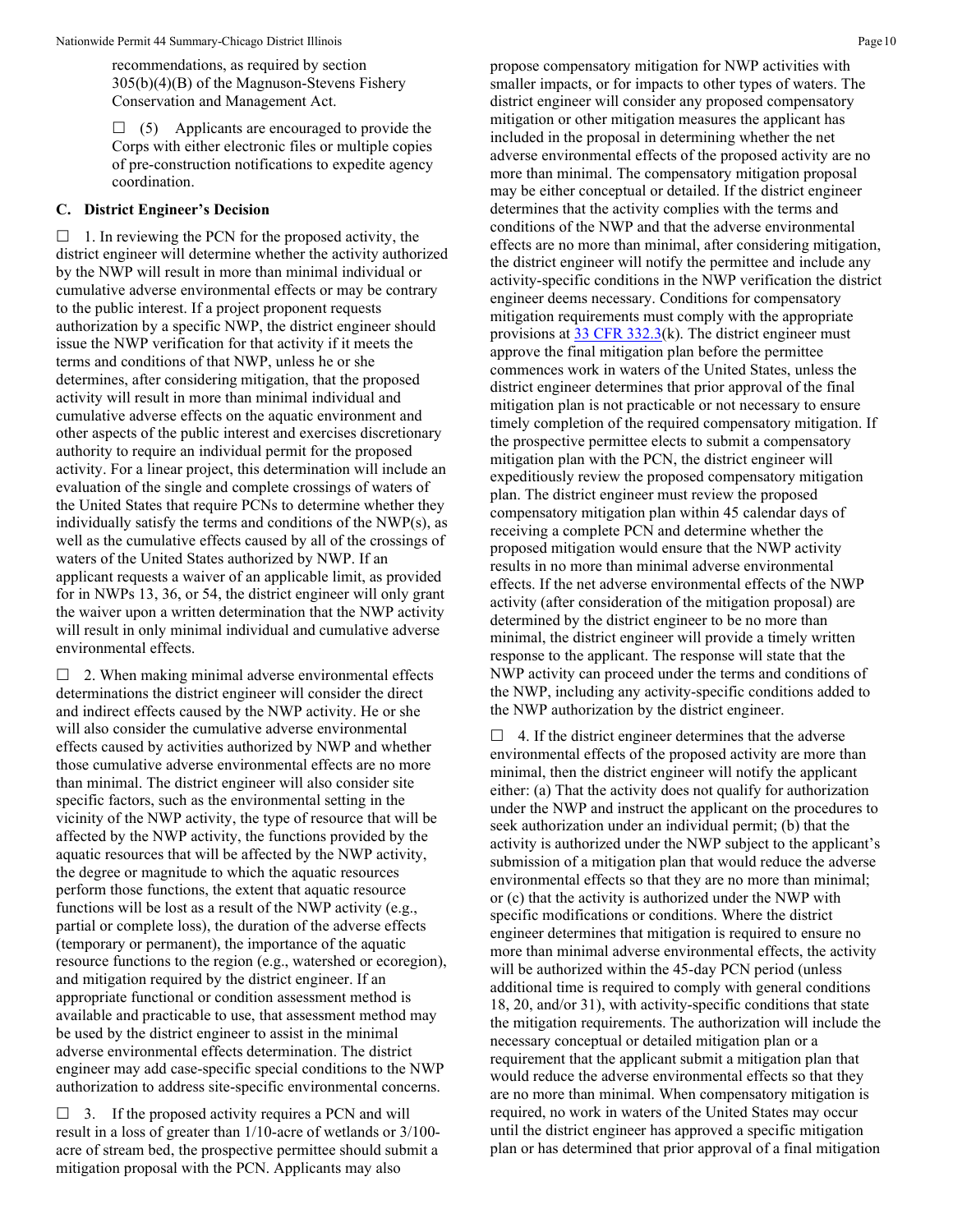plan is not practicable or not necessary to ensure timely completion of the required compensatory mitigation.

#### D. **Further Information**

1. District engineers have authority to determine if an activity complies with the terms and conditions of an NWP.

2. NWPs do not obviate the need to obtain other federal, state, or local permits, approvals, or authorizations required by law.

3. NWPs do not grant any property rights or exclusive privileges.

4. NWPs do not authorize any injury to the property or rights of others.

5. NWPs do not authorize interference with any existing or proposed Federal project (see general condition 31).

#### E. **Definitions**

**Best management practices (BMPs)**: Policies, practices, procedures, or structures implemented to mitigate the adverse environmental effects on surface water quality resulting from development. BMPs are categorized as structural or nonstructural.

**Compensatory mitigation**: The restoration (re-establishment or rehabilitation), establishment (creation), enhancement, and/or in certain circumstances preservation of aquatic resources for the purposes of offsetting unavoidable adverse impacts which remain after all appropriate and practicable avoidance and minimization has been achieved.

**Currently serviceable**: Useable as is or with some maintenance, but not so degraded as to essentially require reconstruction.

**Direct effects**: Effects that are caused by the activity and occur at the same time and place.

**Discharge**: The term "discharge" means any discharge of dredged or fill material into waters of the United States.

**Ecological reference:** A model used to plan and design an aquatic habitat and riparian area restoration, enhancement, or establishment activity under NWP 27. An ecological reference may be based on the structure, functions, and dynamics of an aquatic habitat type or a riparian area type that currently exists in the region where the proposed NWP 27 activity is located. Alternatively, an ecological reference may be based on a conceptual model for the aquatic habitat type or riparian area type to be restored, enhanced, or established as a result of the proposed NWP 27 activity. An ecological reference takes into account the range of variation of the aquatic habitat type or riparian area type in the region.

**Enhancement**: The manipulation of the physical, chemical, or biological characteristics of an aquatic resource to heighten, intensify, or improve a specific aquatic resource function(s). Enhancement results in the gain of selected aquatic resource function(s), but may also lead to a decline in other aquatic resource function(s). Enhancement does not result in a gain in aquatic resource area.

**Establishment (creation):** The manipulation of the physical, chemical, or biological characteristics present to develop an

aquatic resource that did not previously exist at an upland site. Establishment results in a gain in aquatic resource area.

**High Tide Line**: The line of intersection of the land with the water's surface at the maximum height reached by a rising tide. The high tide line may be determined, in the absence of actual data, by a line of oil or scum along shore objects, a more or less continuous deposit of fine shell or debris on the foreshore or berm, other physical markings or characteristics, vegetation lines, tidal gages, or other suitable means that delineate the general height reached by a rising tide. The line encompasses spring high tides and other high tides that occur with periodic frequency but does not include storm surges in which there is a departure from the normal or predicted reach of the tide due to the piling up of water against a coast by strong winds such as those accompanying a hurricane or other intense storm.

**Historic Property**: Any prehistoric or historic district, site (including archaeological site), building, structure, or other object included in, or eligible for inclusion in, the National Register of Historic Places maintained by the Secretary of the Interior. This term includes artifacts, records, and remains that are related to and located within such properties. The term includes properties of traditional religious and cultural importance to an Indian tribe or Native Hawaiian organization and that meet the National Register criteria (36 CFR part 60).

**Independent utility**: A test to determine what constitutes a single and complete non-linear project in the Corps Regulatory Program. A project is considered to have independent utility if it would be constructed absent the construction of other projects in the project area. Portions of a multi-phase project that depend upon other phases of the project do not have independent utility. Phases of a project that would be constructed even if the other phases were not built can be considered as separate single and complete projects with independent utility.

**Indirect effects**: Effects that are caused by the activity and are later in time or farther removed in distance, but are still reasonably foreseeable.

**Loss of waters of the United States**: Waters of the United States that are permanently adversely affected by filling, flooding, excavation, or drainage because of the regulated activity. The loss of stream bed includes the acres of stream bed that are permanently adversely affected by filling or excavation because of the regulated activity. Permanent adverse effects include permanent discharges of dredged or fill material that change an aquatic area to dry land, increase the bottom elevation of a waterbody, or change the use of a waterbody. The acreage of loss of waters of the United States is a threshold measurement of the impact to jurisdictional waters for determining whether a project may qualify for an NWP; it is not a net threshold that is calculated after considering compensatory mitigation that may be used to offset losses of aquatic functions and services. Waters of the United States temporarily filled, flooded, excavated, or drained, but restored to pre-construction contours and elevations after construction, are not included in the measurement of loss of waters of the United States. Impacts resulting from activities that do not require Department of the Army authorization, such as activities eligible for exemptions under section 404(f) of the Clean Water Act, are not considered when calculating the loss of waters of the United States.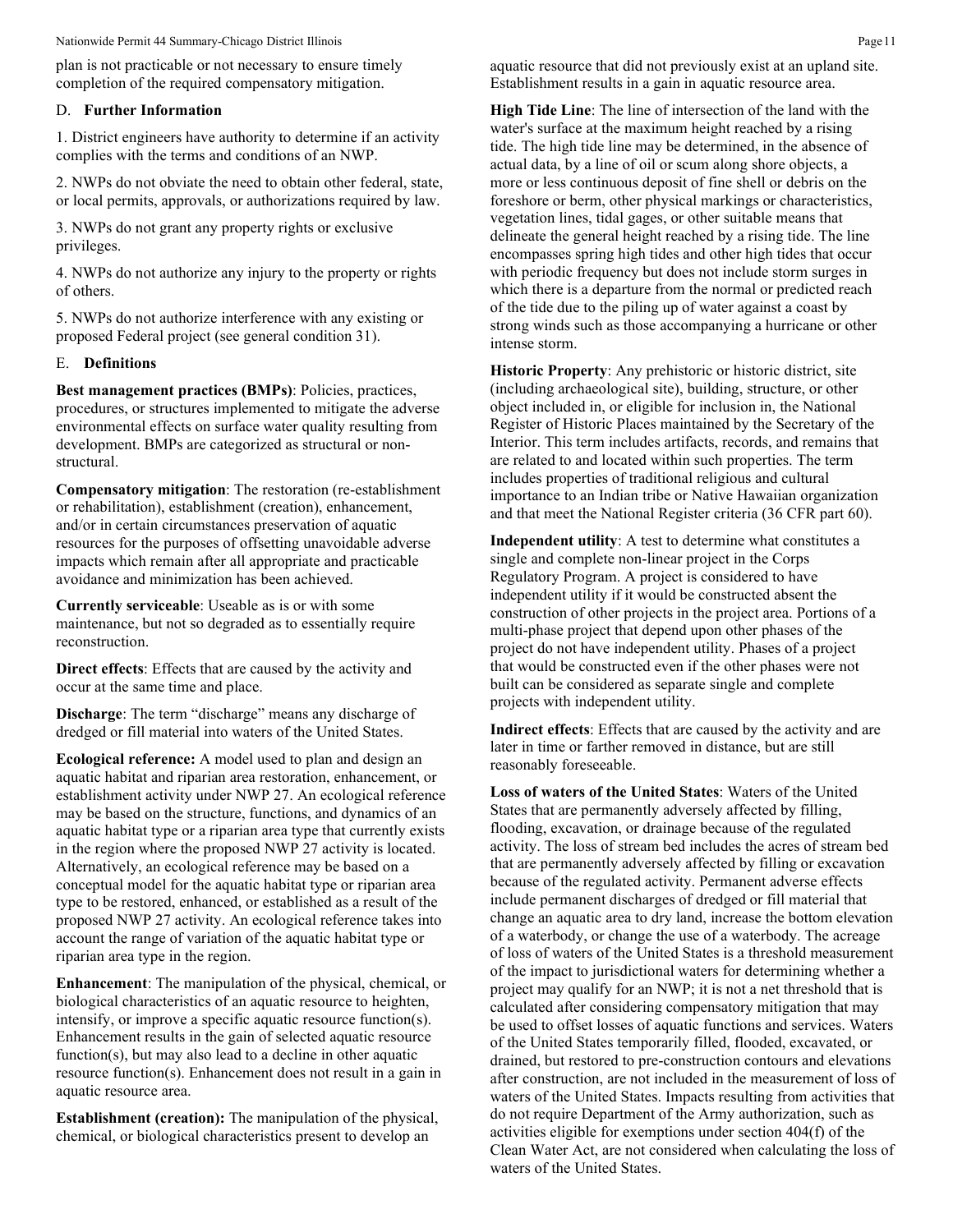**Navigable waters:** Waters subject to section 10 of the Rivers and Harbors Act of 1899. These waters are defined at 33 CFR part 329.

**Non-tidal wetland**: A non-tidal wetland is a wetland that is not subject to the ebb and flow of tidal waters. Non-tidal wetlands contiguous to tidal Start Printed Page 57394waters are located landward of the high tide line (i.e., spring high tide line).

**Open water:** For purposes of the NWPs, an open water is any area that in a year with normal patterns of precipitation has water flowing or standing above ground to the extent that an ordinary high water mark can be determined. Aquatic vegetation within the area of flowing or standing water is either non-emergent, sparse, or absent. Vegetated shallows are considered to be open waters. Examples of "open waters" include rivers, streams, lakes, and ponds.

**Ordinary High Water Mark**: The term ordinary high water mark means that line on the shore established by the fluctuations of water and indicated by physical characteristics such as a clear, natural line impressed on the bank, shelving, changes in the character of soil, destruction of terrestrial vegetation, the presence of litter and debris, or other appropriate means that consider the characteristics of the surrounding areas.

**Perennial stream**: A perennial stream has surface water flowing continuously year-round during a typical year.

**Practicable**: Available and capable of being done after taking into consideration cost, existing technology, and logistics in light of overall project purposes.

**Pre-construction notification:** A request submitted by the project proponent to the Corps for confirmation that a particular activity is authorized by nationwide permit. The request may be a permit application, letter, or similar document that includes information about the proposed work and its anticipated environmental effects. Pre-construction notification may be required by the terms and conditions of a nationwide permit, or by regional conditions. A preconstruction notification may be voluntarily submitted in cases where pre-construction notification is not required and the project proponent wants confirmation that the activity is authorized by nationwide permit.

**Preservation**: The removal of a threat to, or preventing the decline of, aquatic resources by an action in or near those aquatic resources. This term includes activities commonly associated with the protection and maintenance of aquatic resources through the implementation of appropriate legal and physical mechanisms. Preservation does not result in a gain of aquatic resource area or functions.

**Re-establishment**: The manipulation of the physical, chemical, or biological characteristics of a site with the goal of returning natural/historic functions to a former aquatic resource. Re-establishment results in rebuilding a former aquatic resource and results in a gain in aquatic resource area and functions.

**Rehabilitation**: The manipulation of the physical, chemical, or biological characteristics of a site with the goal of repairing natural/historic functions to a degraded aquatic resource. Rehabilitation results in a gain in aquatic resource function, but does not result in a gain in aquatic resource area.

**Restoration**: The manipulation of the physical, chemical, or biological characteristics of a site with the goal of returning natural/historic functions to a former or degraded aquatic resource. For the purpose of tracking net gains in aquatic resource area, restoration is divided into two categories: Reestablishment and rehabilitation.

**Riffle and pool complex**: Riffle and pool complexes are special aquatic sites under the 404(b)(1) Guidelines. Riffle and pool complexes sometimes characterize steep gradient sections of streams. Such stream sections are recognizable by their hydraulic characteristics. The rapid movement of water over a course substrate in riffles results in a rough flow, a turbulent surface, and high dissolved oxygen levels in the water. Pools are deeper areas associated with riffles. A slower stream velocity, a streaming flow, a smooth surface, and a finer substrate characterize pools.

**Riparian areas**: Riparian areas are lands next to streams, lakes, and estuarine-marine shorelines. Riparian areas are transitional between terrestrial and aquatic ecosystems, through which surface and subsurface hydrology connects riverine, lacustrine, estuarine, and marine waters with their adjacent wetlands, non-wetland waters, or uplands. Riparian areas provide a variety of ecological functions and services and help improve or maintain local water quality. (See general condition 23.)

**Shellfish seeding**: The placement of shellfish seed and/or suitable substrate to increase shellfish production. Shellfish seed consists of immature individual shellfish or individual shellfish attached to shells or shell fragments (i.e., spat on shell). Suitable substrate may consist of shellfish shells, shell fragments, or other appropriate materials placed into waters for shellfish habitat.

**Single and complete linear project:** A linear project is a project constructed for the purpose of getting people, goods, or services from a point of origin to a terminal point, which often involves multiple crossings of one or more waterbodies at separate and distant locations. The term "single and complete project" is defined as that portion of the total linear project proposed or accomplished by one owner/developer or partnership or other association of owners/developers that includes all crossings of a single water of the United States (i.e., a single waterbody) at a specific location. For linear projects crossing a single or multiple waterbodies several times at separate and distant locations, each crossing is considered a single and complete project for purposes of NWP authorization. However, individual channels in a braided stream or river, or individual arms of a large, irregularly shaped wetland or lake, etc., are not separate waterbodies, and crossings of such features cannot be considered separately.